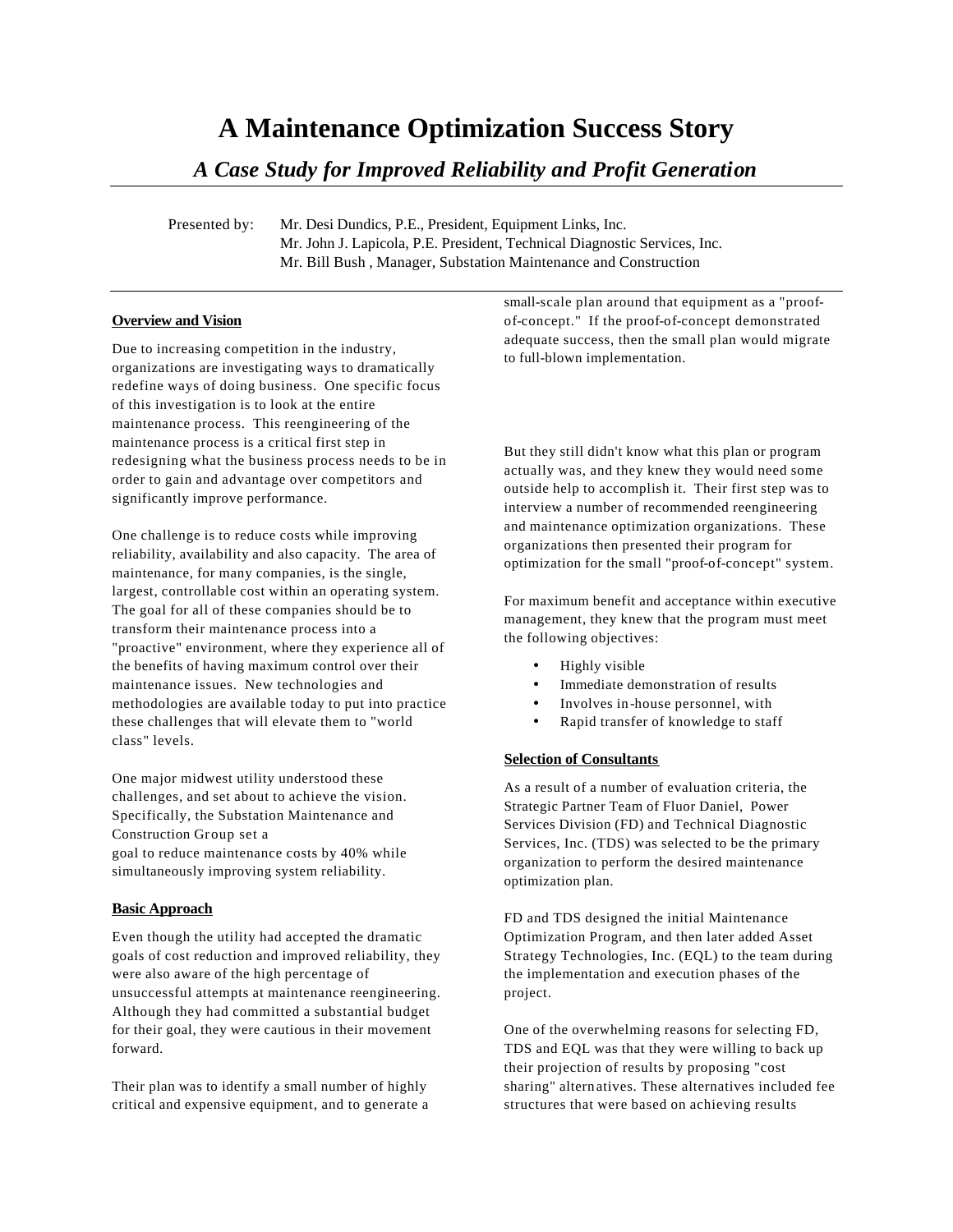#### **Maintenance Optimization Program**

The Maintenance Optimization Program began in October, 1995 with a condition assessment of six critical substations. The major system components that were included in this assessment included breakers, power transformers, batteries, cables, capacitors and structures. In addition to the condition assessment, the program study also analyzed all current maintenance practices, maintenance frequencies, testing and maintenance technologies employed, and a comparison of that utility's practices with several others in the industry.

The major categories of maintenance reengineering identified in the resultant report included the following:

- Maintenance strategies
- The use of modern monitoring and condition assessment technologies
- The use of computerized maintenance management systems
- Integration of the entire maintenance optimization process with computer technology
- A look at the personnel "culture" and methods to promote team building and employee empowerment.

#### **Maintenance Strategies**

The existing maintenance strategies before optimization were a mix of preventive and corrective tasks. The corrective requirements often dominated the mix, making for a very "reactive" environment. While there was a good understanding and acknowledgement that better knowledge about the performance of the equipment was a desirable climate, it was nearly impossible to stop "putting out fires" to implement new predictive approaches.

Two events occurred nearly simultaneously to help demonstrate to the utility that the generation of maintenance strategies was critical to the success of the program:

• EQL conducted seminars to all of the key team members, from technician to executive, to get a clear understanding of reliability centered maintenance (RCM) methodologies. These seminars were brief (2 - 6 hours), and focused on the value and benefits instead of the detailed how-to type of information.

• EQL, FD and TDS performed an actual RCM analysis on the two most critical components, transformers and breakers.

The result of presenting these two events together was tremendous. The utility members could relate RCM to the equipment that they knew the best, and they had RCM samples on that equipment from specialists in the business.

These strategies started the team to constantly think about and address the following key areas of all of their equipment:

- What are the "right" things to do, on a consistent basis, to keep the equipment running better and longer?
- What tasks are we currently doing that seem to have little value, that can be eliminated?
- Are there some technologies better than others at providing the condition assessment information that we need.
	- good condition assessment information is critical when it comes to building confidence toward eliminating maintenance tasks that have been being done for many years.
- What monitoring instrumentation would be cost beneficial to install or acquire?
	- for remote substations, which may be located 100+ miles from the technical service center, transportation and personnel costs are extremely important factors when it comes to on-line or automatic monitoring to reduce normal costs.
- What are the best "frequencies" that these tasks should be performed in order to arrive at the maximum benefit?

#### **Monitoring Instrumentation Identified (New and Improved)**

As a result of the strategies developed for the transformers and breakers, a number of on-line monitoring and diagnostic equipment was identified. In some cases, the information was already available but wasn't correlated properly to diagnose degradation or failure of the equipment. The new monitoring instrumentation that was implemented for the proof-of-concept project were:

- LTC Temperature monitors
- Transformer Gas monitors
- Nitrogen pressure monitors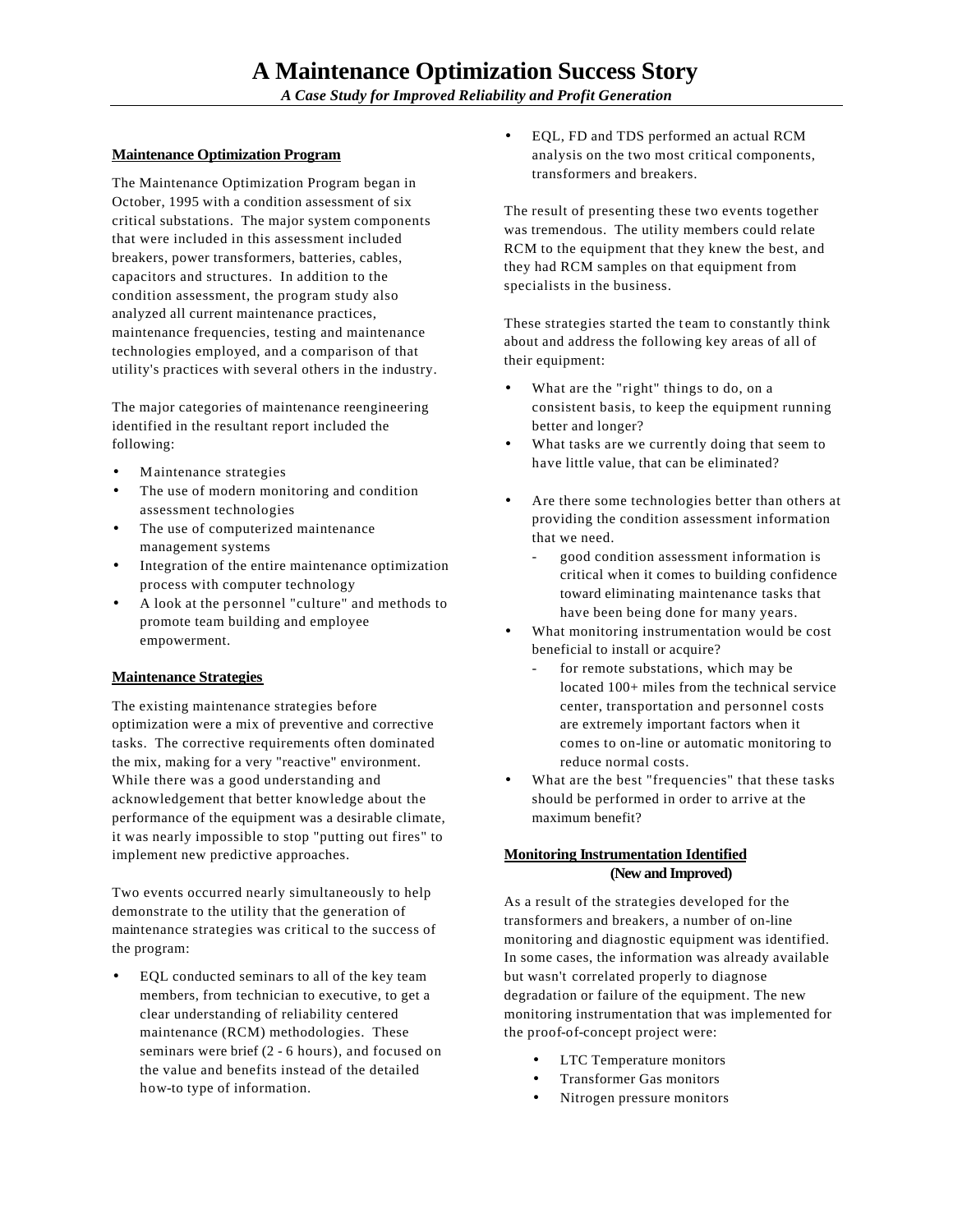Breaker energy dissipation monitors

Existing instrumentation that was included for enhanced use and correlation were:

• Transformer load monitors

Descriptions of some of that instrumentation, reasons for implementing and results of correlation are lis ted below.

## *Transformer Load Tap Changer Contacts*

Failures with load tap changers are common and have a serious impact on transformer cost and operation. They have a history of operating almost continuously in order to maintain the proper voltage to the consumer. As contacts wear or build up carbon, arcing occurs which increases the surrounding temperatures.

In the past, regular inspections were scheduled to investigate the condition of the contacts, but this requires that the equipment be taken out of service. These inspections could be eliminated with a good trend of the operating temperatures of the oil in the LTC compartment, correlated with the oil temperature in the main compartment and transformer loading conditions.



An instrument was installed that continuously monitors these temperatures. The benefits include longer duration between inspections, and improved diagnostics during operation and correlation to loading factors.

There have been several occurrences where this monitoring has discovered LTC problems, that if left uncorrected, would have led to serious transformer problems. The LTC in these cases was a \$12K

replacement, which potentially prevented several hundred thousand dollars in failures.

### *Transformer Combustible Gas Build-up*

There are a number of gases that are generated in a transformer, and there are multiple reasons that this occurs. Insulation breakdown, internal degradation and overload are just some of the reasons. In any case, high levels of combustible gas may produce an explosion which would result in lost revenue, replacement, collateral damage and oil clean-up probably in excess of \$1M.

A total combustible gas instrument was installed to continuously record and trend this gas build -up to replace periodic manual sampling of the oil and laboratory analysis. The benefits include a tremendous improvement in the time response of obtaining gas information (often several months), and providing the utility with the time necessary to take emergency action if gasification becomes a problem.

This instrument already helped prevent a catastrophic failure within the first month of the proof-of-concept project. One of the transformers built up combustible gas from 137 ppm to over 1500 ppm in a matter of two days. The transformer was removed from service and replaced. The unit was later detanked and diagnosed with an insulation breakdown which would have surely led to an explosion.



*Transformer Nitrogen Pressure Loss*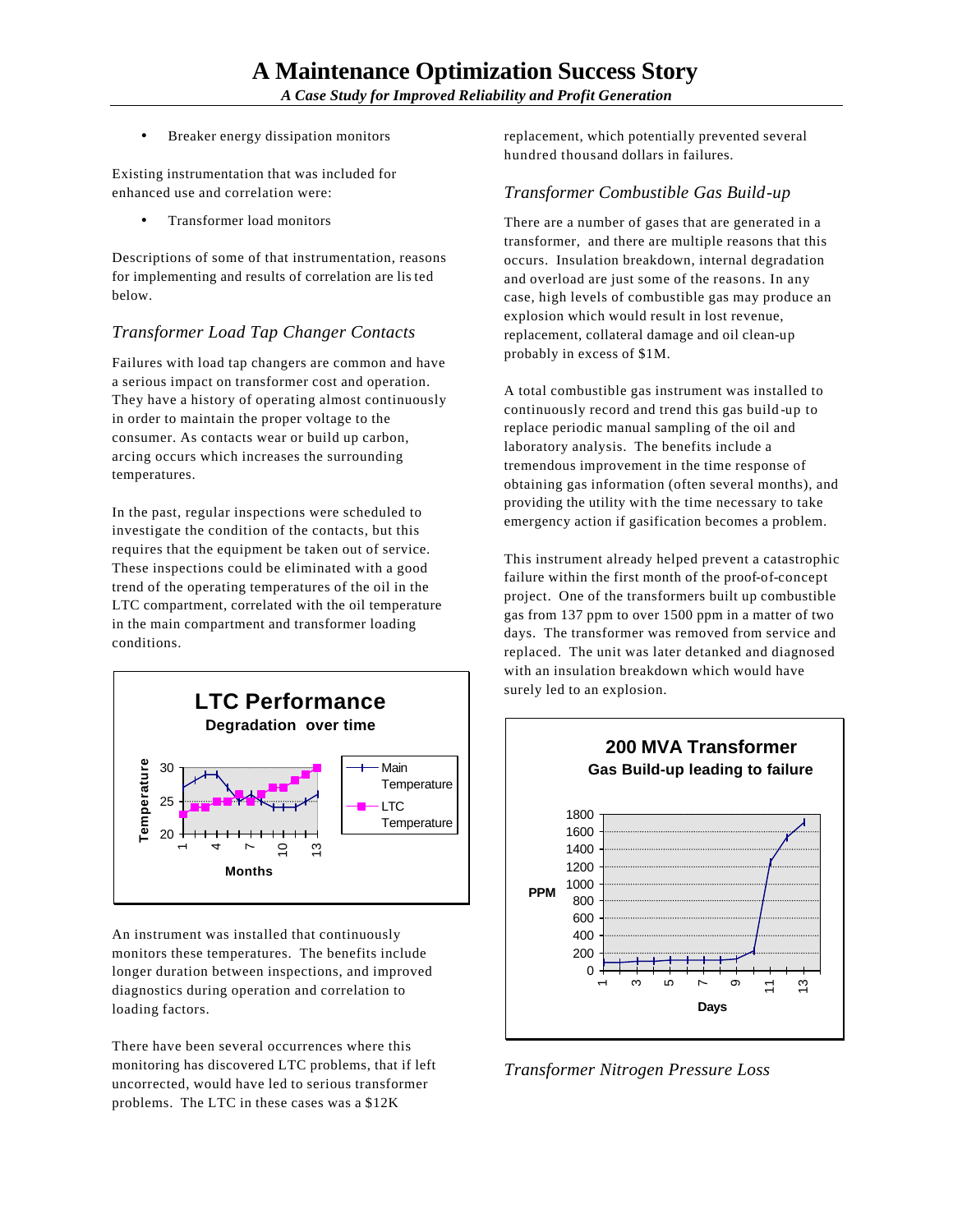

Many transformers are maintained with a nitrogen blanket at a slight positive pressure, fed from a nitrogen bottle at the side of the transformer. This keeps the gas mixture from being explosive and prevents implosion when oil temperatures drop in the main compartment.

Infrequent replacements of the nitrogen bottle are normal. Frequent replacements may indicate a leak in the system, and emergency replacements are usually due to structural failure or a careless hunter. In any case, nitrogen bottle replacements are a nuisance and costly when associated with remote locations.

A continuous nitrogen pressure monitor was installed on all proof-of-concept transformers. The benefits include improved maintenance planning, enabling scheduling for the bottle replacement to occur concurrently with other visits to the substation, as well as correlation with transformer load to identify leaks above the normal replenishment frequency.

## *Breaker Energy Dissipation Monitors*

A new instrument associated with the continuous measurement of energy dissipation  $(I<sup>2</sup>T)$  was installed at five oil circuit breakers. The instrument provides valuable information about the performance of the

breaker and specifically about the condition of the contacts over a long period of time.

Breaker operation has been infrequent at all five oil circuit breakers, and therefore the only information that has been gained is that these particular breakers are performing very well and are not experiencing restrike or arcing difficulties. The benefit is an increased level of confidence and a reduction of unnecessary maintenance inspections. *Transformer Load Monitors*

Interestingly, the utility was already obtaining transformer load for their operations center, but they weren't using this parameter for any trending or diagnostic correlation to any other parameters. The project identified the following degradation or failure situations where this parameter could be useful:

- overload and life reduction
- temperature trending over time
- nitrogen behavior
- LTC operation behavior
- LTC responsiveness and adjustment requirements

The above graph depicts two separate load tap changers over the same period of time at relatively the same load levels. The top LTC performs roughly twice as many "steps" as the bottom LTC, and therefore is expected to wear out twice as fast. With this knowledge, proper adjustments can extend the life of the top LTC to more closely resemble the life of the bottom LTC.

#### **Implementation of CMMS**

Prior to the optimization program, the utility's maintenance planning functions were primarily manual and using self-generated database applications. Some historical information could be retrieved, but basically it was related entirely to the maintenance task that was performed. There was absolutely no information associating the task with the equipment conditions leading up to the maintenance requirement. It would have been extremely difficult to generate a "proactive" maintenance plan based on this docume ntation.

It was determined that a low end, computerized maintenance management system (CMMS) would be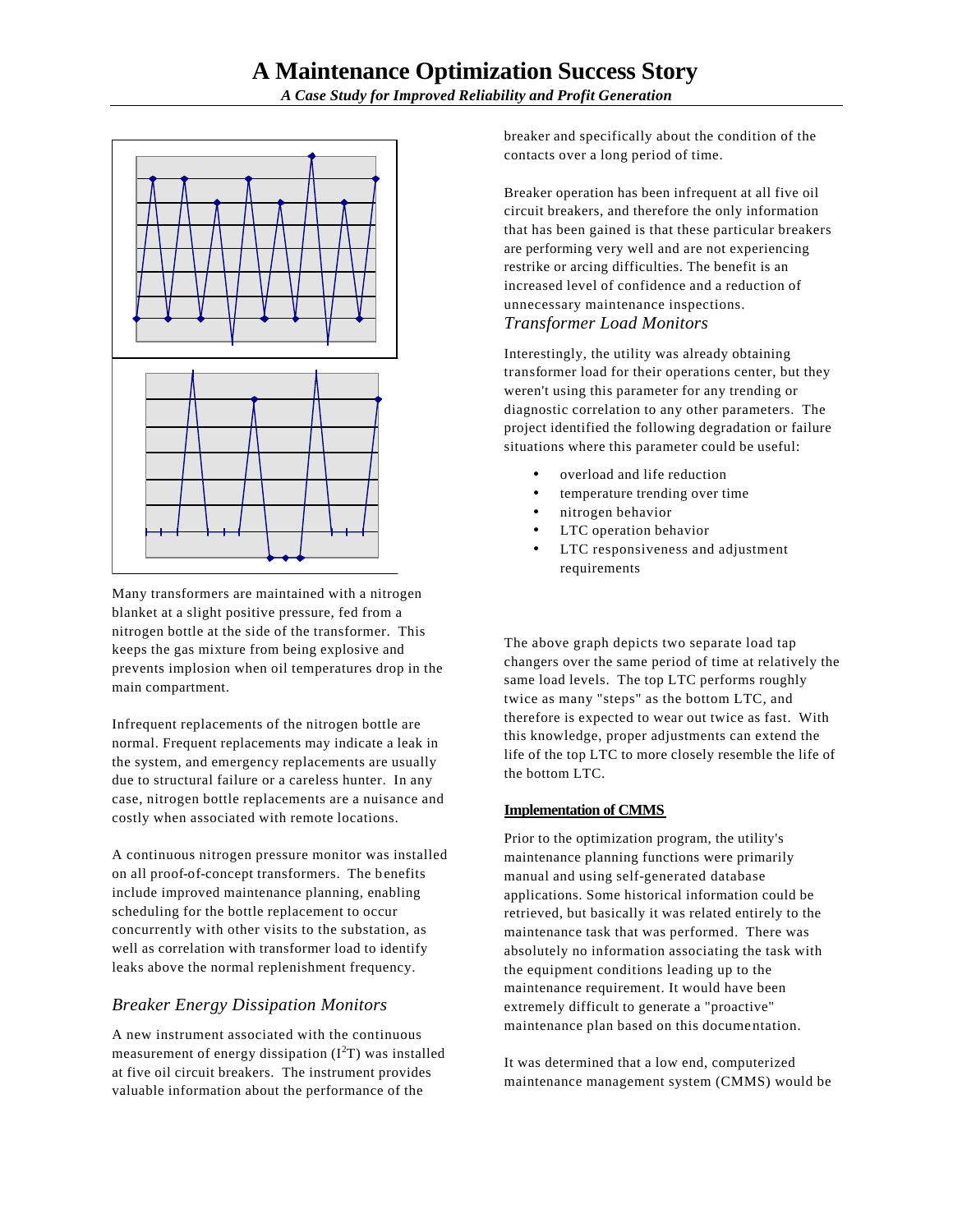implemented for the proof-of-concept program. The CMMS selected was Datastream's MP2 for Windows.

There were several goals of the CMMS effort, including :

- Improve scheduling and coordination of maintenance tasks at each substation
- Improve the administrative control associated with a work planning function
- Improve the documentation of work performed and costs associated with maintenance
- Use the CMMS to statistically help determine general equipment problems (i.e. numbers of problems for equipment types, parts replacements, labor requirements, etc.)
- Use the CMMS to formalize the new "maintenance process" in a way that everyone could understand and adhere to the process.

#### **Integration of the Maintenance Process**

Maintenance Strategy + Equipment Condition Assessment + Maintenance Execution  $+$ CMMS

When the maintenance optimization program was being designed, there were a large number of utilities that were doing individual pieces of the total plan, but not one had a totally integrated process.

This program was designed specifically with the understanding that all of the aspects of the optimization plan *must* migrate toward being fully functional and integrated.

The EQL TAPS™ (stands for Total Asset Performance Solution<sup>™</sup>) was the only system of its kind that could satisfy that criteria.

The unique features of EQL TAPS<sup>TM</sup> that made it appropriate for this program were:

- RCM Strategy Plus<sup>TM</sup> software integrated with the CMMS
- Total Productive Maintenance (TPM) methodologies integrated with both the RCM strategies and CMMS
- Easy implementation of expert diagnostic rules

Integration of the equipment condition assessment technologies with the CMMS, generating automatic work orders from the on-line monitoring based on expert diagnostic rules

This integration has created a dramatically streamlined process that allows the "Reliability Engineer" to view technical information associated with any monitored equipment, and then transmit a "work order" to the maintenance planner for execution.

It also creates an environment where any member of the team (manager, engineer, technician, planner, statistician, etc.) has access to all of the information.

This effort does the following things:

- concentrates the planner's time for scheduling and administrating the process
- concentrates the reliability engineer's time to assess technical issues,
- makes expert diagnostic features available to "not-so-expert" technicians, and
- greatly reduces the time of everyone in the process as a result of improved coordination

#### **Summary of the Proof-of-Concept Design**

The following is a summary of the maintenance optimization program as it was developed and implemented for the proof-of-concept project.

- 1. Performed a preliminary study to determine which substations and substation equipment should be included in the proof-of-concept project.
- 2. Developed RCM analyses on a number of the critical substation components, including transformers and breakers.
- 3. Provided seminars and training to all team members concerning maintenance optimization methods, RCM, TPM, condition assessment, computerized maintenance management, and the integration of the entire process.
- 4. Implemented CMMS, with appropriate training and data conversion where appropriate and available.
- 5. Implemented EQL TAPS™ as the Total Asset Performance System<sup>TM</sup> and integration platform for all aspects of the optimization plan.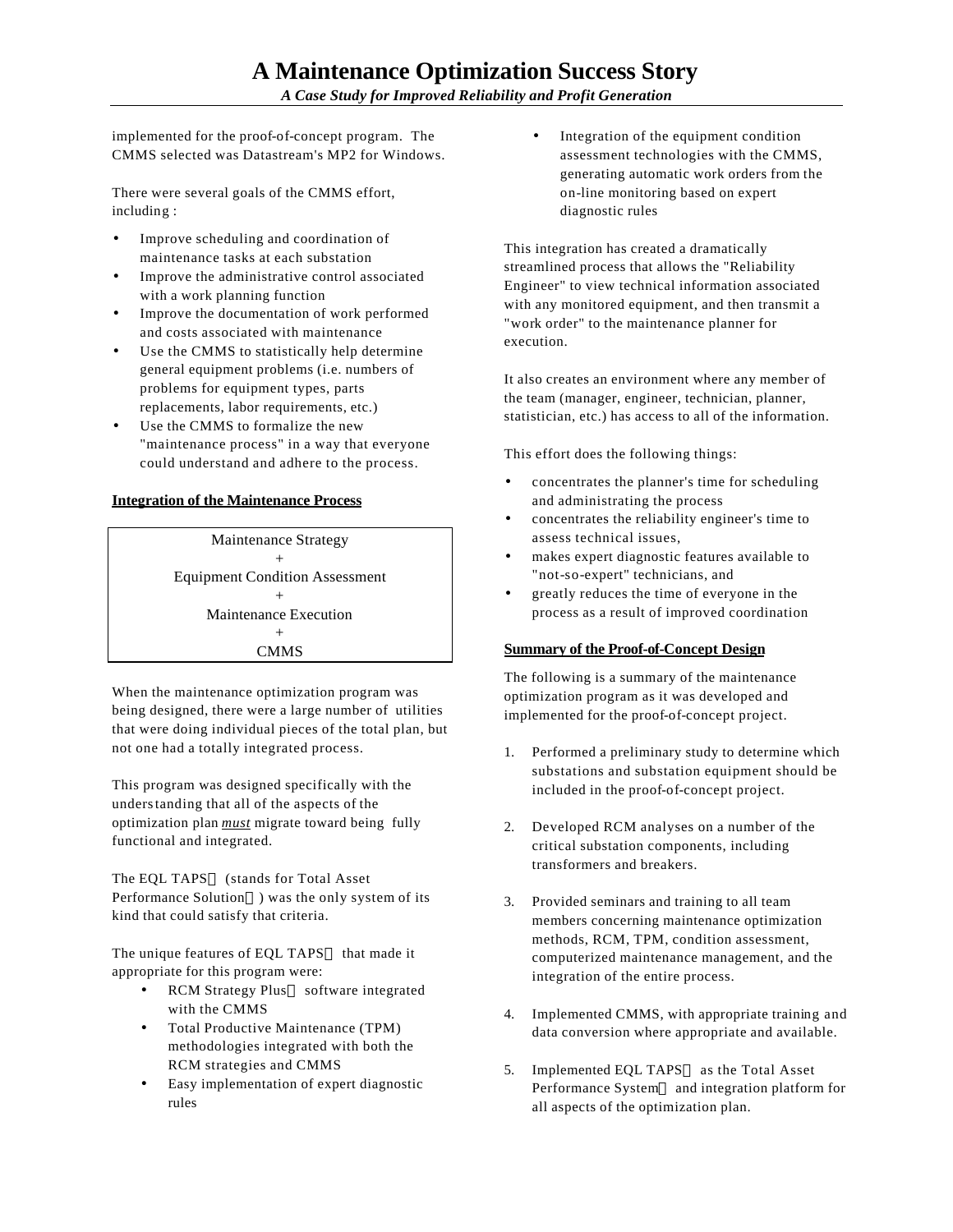- 6. Installed on-line monitoring instrumentation on 5 major size transformers and 5 oil circuit breakers, to include:
	- combustible gas monitors
	- LTC temperature monitors
	- nitrogen pressure monitors
	- OCB I<sup>2</sup>T monitors
- 7. Upgraded SCADA equipment to be able to bring all of the above sensor parameters into a central maintenance and diagnostic computer system
- 8. Generated equipment condition assessment and expert diagnostic rules for all of the monitored equipment.
- 9. Integrated condition assessment with the CMMS for automatic generation of work orders.
- 10. Trained utility personnel in all aspects of the program and design so that they would possess the requisite skills and knowledge so that they could improve or continue to build on the system with minimal involvement from the consultants.

#### **Summary and Lessons Learned**

The biggest surprise of the project is that results have exceeded early expectations, and benefits will continue to roll in for the long term with very little additional investment.

Initial management buy-in was difficult, but no longer. The next section will describe briefly some of the expansion projects that are underway as a result of the results obtained to date.

To summarize some of the lessons learned:

- The key to good results is an excellent strategy. The results of the program seems to grow exponentially with the effort expended in the early RCM strategy development phase.
- Get broad buy-in on the maintenance strategy at all levels. Increased buy-in improves the success of execution. Better buy-in is achieved if **Summary of Proof-of Concept Results**

everyone understands the process and is offered some opportunity of involvement on the strategy development phase.

- Good RCM strategy development software allows faster development, and faster development allows faster execution.
- Implement RCM strategies as soon as they become available. Don't wait to implement several at the same time, as this delays the potential results.
- Don't force-feed computer literacy. Few of the technician had strong computer s kills, and forced initial training produced immediate negative behavior. Instead, designate a few highly qualified personnel to support the entire team, and let a few early successes drive the involvement.

When a few of the individuals came out looking like stars, it didn't take long for human curiosity and personal pride to kick in. All of the others then wanted to learn and use the system to get some of the

same or better results. The subsequent training was

positively received, and the atmosphere remained harmonious.

- Keep the diagnostics and expert rules simple. If it takes a master scientist to build the expert rule, it probably takes a master scientist to use it. When it was kept simple, everyone used it and results multiplied.
- A good CMMS is the one that gets used, not the one that has the most features. Keep it simple.
- Don't forget that old business adage:

*Integrate, Integrate, Integrate*

An integrated system is far superior to a standalone one anytime.

In just a few shorts months following implementation of the proof-of-concept effort, the following results have been achieved.

| Jescription                                                | Savings                              |
|------------------------------------------------------------|--------------------------------------|
| Prevented catastrophic failure of a 200 MVA transformer by | n prevention (@ $$1M$ )<br>Explosion |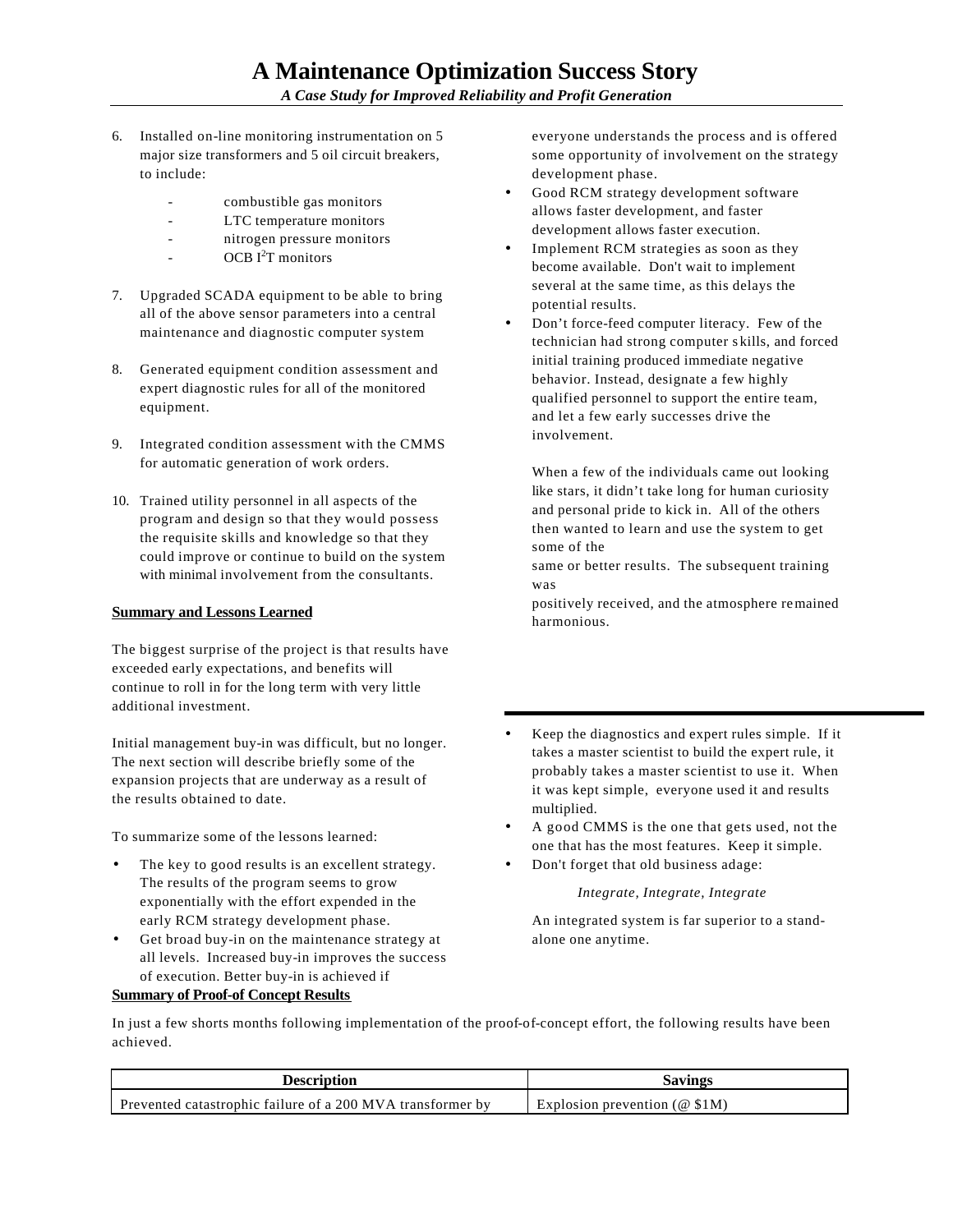# **A Maintenance Optimization Success Story**

*A Case Study for Improved Reliability and Profit Generation*

| installing gas monitoring equipment                                                                                                            |                                                            |
|------------------------------------------------------------------------------------------------------------------------------------------------|------------------------------------------------------------|
| Prevented unplanned outage and fluctuating voltage to<br>customers by installing differential temperature monitoring<br>equipment              | Prevented unplanned outage to customers                    |
| Prevented call in to change nitrogen bottles at nineteen<br>locations by installing nitrogen bottle pressure monitors                          | Prevented 19 emergency responses                           |
| Prevented 30 MVA transformer failure with temperature<br>monitoring equipment                                                                  | Transformer replacement (@ \$350K)                         |
| Eliminated unnecessary maintenance by implementing RCM<br>strategies                                                                           | 3,000 non-exempt labor hours                               |
| Prevented 2 <sup>nd</sup> 30 MVA transformer failure with temperature<br>monitoring equipment                                                  | Transformer replacement ( $@$ \$350K)                      |
| Prevented LTC failure with temperature monitoring equipment                                                                                    | Prevented unplanned outage to major industrial<br>customer |
| Discovered transformer bushing problem in time to position<br>mobile unit on line and prevent unplanned outage to major<br>industrial customer | Prevented unplanned outage to major industrial<br>customer |
| Discovered OCB switches hot                                                                                                                    | Prevented 10 hour outage to customers                      |
| Discovered transformer switches hot                                                                                                            | Prevented unplanned outage                                 |
| Discovered bad LTC reversing switches                                                                                                          | Prevented unplanned outage                                 |

#### **Where are we going now?**

The results of this project have exceeded early expectations, and as a result it has been relatively easy to obtain approval for growth.

The program is currently targeted for expansion to include all substations within the next two years.

#### **Mr. Desi G. Dundics, P.E.** (Co-Author)

Mr. Desi Dundics is President and Founder of Equipment Links, Inc. (EQL). EQL is a leading integration and consulting company in the field of asset management and equipment condition assessment. Recent products that have been developed by EQL and available to the commercial industry include:

*RCM Strategy Plus EQL TAPS<sup>™</sup>* as a Total Asset Performance Solution *EQL AMMO*™, as an Asset Management tool for Maintenance Optimization<sup>™</sup>

Mr. Dundics has over 22 years of experience in the nuclear, utility, and general industry with particular

In addition, the following new program initiatives have been started:

- Development of maintenance procedures
- Development of a maintenance training program
- Enhanced TPM initiatives and ways to improve employee involvement.  $\leq$

emphasis in the areas of equipment reliability and plant operations.

Mr. Dundics graduated with honors from the U.S. Naval Academy in 1975. While serving in the U.S. Navy, served in the nuclear surface force and qualified as Chief Engineer for Navy Nuclear Propulsion Plants, performed a number of engineering related duties, and served on the staff of Nuclear Mobile Training Team (MTT). After the Navy, Mr. Dundics worked with NUS corporation managing onsite start-up and operations contracts, Gilbert Commonwealth as an Instrumentation and Controls Engineer, and was an integral member of the U.S. Navy's Advanced Research and Development Team as consultant in the development on a state-of-the-art integrated condition assessment technology.